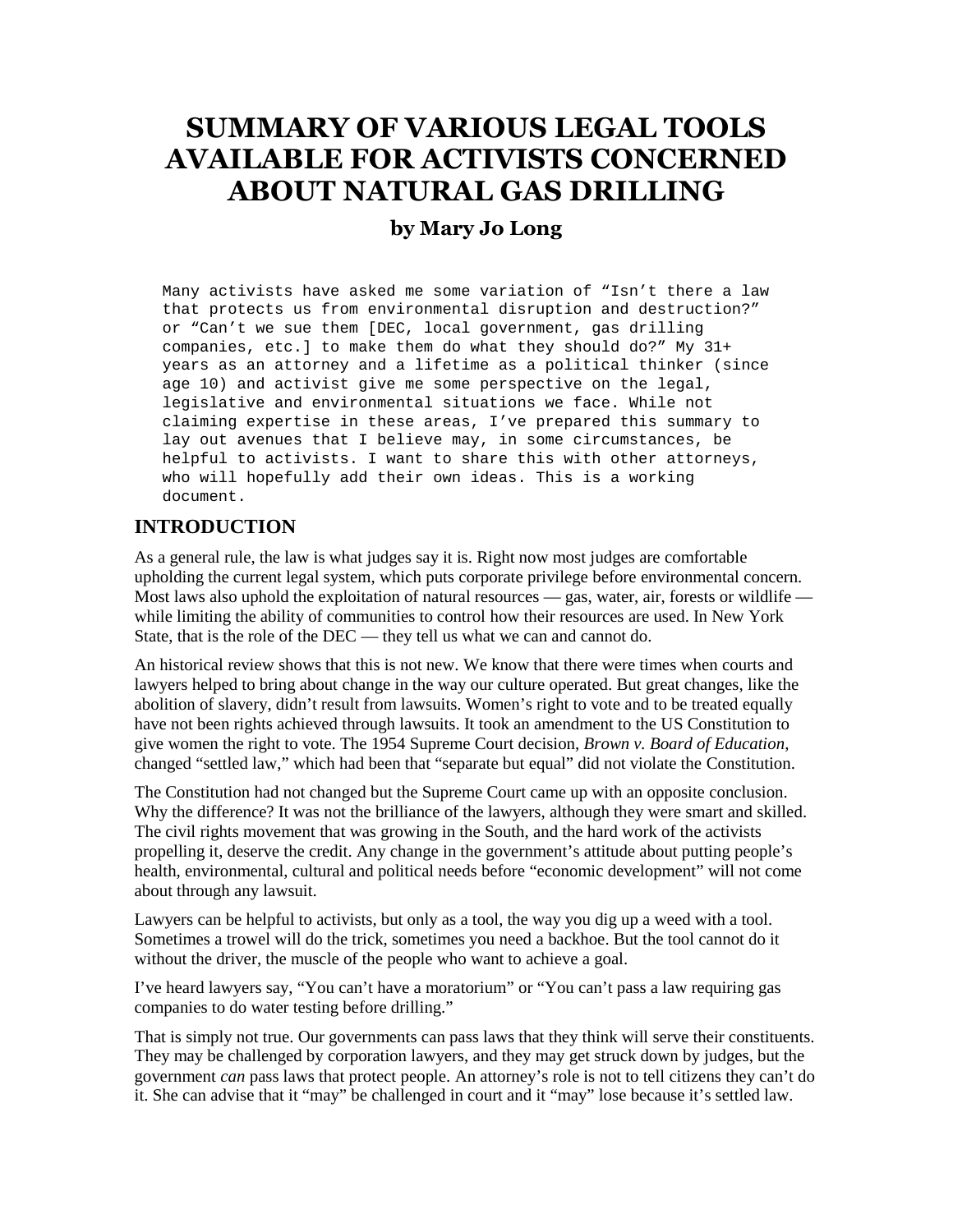But an attorney's role is to zealously represent the client to the best of her ability. And with our culture becoming aware that we must not use up our resources as quickly as possible, lawyers just may help to bring about change in "settled law."

But focusing on a lawsuit or legal challenge, as the prime way to protect against the negative effects of gas drilling, diffuses and weakens the political movement to achieve that goal. We must organize public support for the values of health, environment and local control over development. Lawsuits won't achieve that.

## **SOME LEGAL TOOLS**

#### **1. Writ of Mandamus**

In New York State it's called an Article 78 because that's where it's located in New York's statutes. *Mandamus* is Latin for "we command." This kind of lawsuit is against a governmental body or elected official and directs that body or official to perform a particular act that is their public, official or ministerial duty, or to restore to the party bringing the lawsuit the rights or privileges of which she has been illegally deprived.

For example, when the DEC issues a Supplemental Generic Environmental Impact Statement, a plaintiff could bring an Article 78 proceeding to challenge a DEC ruling by claiming that it did not follow the requirements of the State Environmental Quality Review Act (SEQRA) in issuing the Supplemental Generic Environmental Impact Statement. National Resources Defense Council and Earthjustice have advised activists that they're planning to do an Article 78 challenging the adequacy of the review. The best possible outcome of such a lawsuit would be an order from a court that the DEC has to look at it more, which would delay the issuing of permits. An Article 78 cannot change the law — it is a tool to enforce existing law.

#### **2. Moratoria in Municipalities**

The law of moratoria is not a statute like Article 78 — it's found in the common law (law established through judicial rulings rather than legislation) but is just as much a legal tool as statutory law.

Many citizens and municipalities are just beginning to realize they want to have a say in the way we're affected by the gas drilling industry moving into our area. Environmental Conservation Law § 23–0303(2) says that the DEC has exclusive regulatory authority over gas drilling *except* that municipalities retain their rights over local roads and real property taxes.

There are also many areas of gas drilling that the DEC does *not* regulate, such as emergency medical procedures and firefighting services; tracking contaminated soil and small water withdrawals from private sources; and seismic testing.

A moratorium is a law passed by a local government, e.g., a town board, to temporarily halt a particular kind of land use. For example, many town boards in Chenango County voted in local laws that temporarily prohibited the construction of high voltage electric transmission lines when New York Regional Interconnect (NYRI) announced its proposal to build high voltage lines through their towns. Some communities have passed moratoria on gas drilling.

This halting of a particular land use is to provide time to consider impacts and change laws, such as zoning and land use laws, which in turn allows the community to plan carefully and comprehensively rather than realizing after the fact that there could have been a better way. If the municipal government waits until the changes have happened, its ability to channel and alter the project's land use, or health and safety impacts, will be too late.

A moratorium is passed by a town board by preparing a local law (usually by the town attorney) for several reasons. Such a law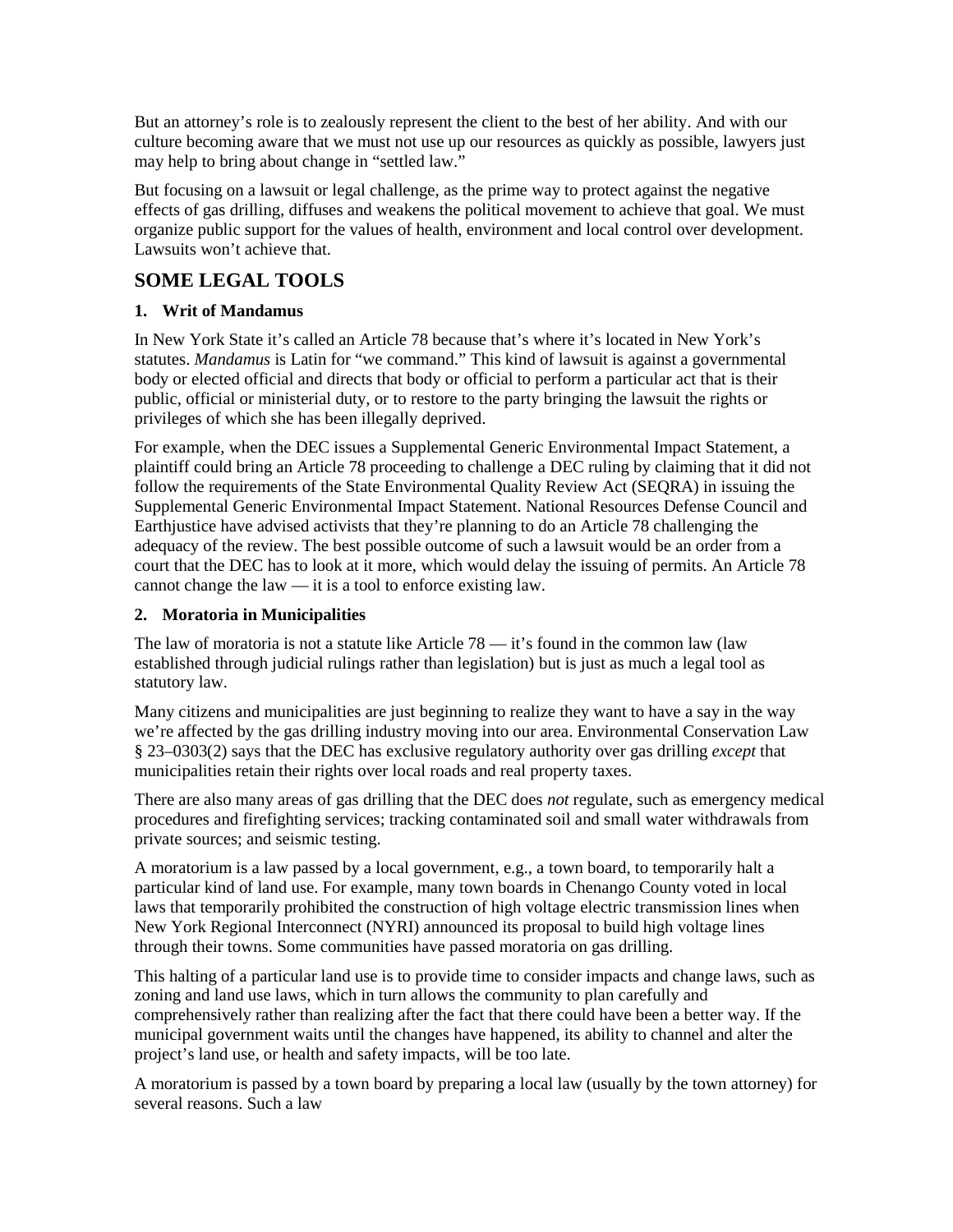- says why the activity is being temporarily banned; for example, the town needs time to study, in a careful manner, the proposed activity and be in a position to adopt a comprehensive local law relating to the proposal,
- must give the effective period for the moratorium to last, which must be a reasonable time frame to conduct the investigation, and
- allows consideration of the health, safety and/or general welfare of the community (there's one that's been upheld that preserves a town's aesthetic character).

It is also recommended that such a local law include a provision dealing with hardship by which the town board could vary the application of the moratorium if it determines there is an unnecessary hardship if the local law is strictly applied. Courts will invalidate a moratorium that does not have a hardship provision. Courts will also invalidate a moratorium if it is passed solely because of public opposition to the project.

After it is prepared, there must be notice and a public hearing before a town can pass a local law.

If a committee hasn't already started work on the impacts, once a moratorium is passed, it should be set up to conduct investigations, hold more hearings and gather any other needed information. This will allow the community time to consider the impact of a project before it happens.

#### **3. Freedom of Information requests**

The federal Energy Act of 2005 exempted the oil and natural gas production industry from the disclosure requirement of the Emergency Planning and Community Right-to-Know Act (EPCRA). **[[is it worth mentioning any of the other acts the industry is exempted from? Clean Water, Clean Air, etc?]]**

The New York State Freedom of Information Law (FOIL) can be read at [www.dos.state.ny.us/coog/findex.html.](http://www.dos.state.ny.us/coog/findex.html) It is codified in Public Officers Law, Article 7, especially §§ 84–90. Regulations are at 21 NYCRR (New York Code of Rules & Regulations), Part 1401. This summary is to help you prepare and follow through on information requests to agencies. There are different rules for a request of records from the legislature, which can be found at Section 88 of the Public Officers Law.

#### *Time Frames*

Section 89 contains general provisions, including time frames. The agency or government entity must respond within five business days of receiving the written request. Business days are Monday through Friday, excluding all holidays. It's difficult to know when the FOIL request has been received. The five days means that the agency can respond on the fifth day, which leaves additional time for it to be received by the requester. A valid agency response can be that the request has been forwarded to another person, who will respond by an approximate date, usually 20 business days later.

If there's no timely response or there's a denial within 30 days, the requester must appeal in writing to the chief executive or governing body of the entity or person designated by the agency as the appeal officer. If this appeal is denied or ignored, then the requester has the right to file a lawsuit in Supreme Court (the trial level court in New York State).

The lawsuit is called an Article 78 and must be filed within four months of the denial. An Article 78 is a Writ of Mandamus, which means that the plaintiff is asking the court to order a government official to follow the law. Courts can order the agency to pay the requester's attorney fees if the court rules in the requester's favor.

#### *General Advice on How & What to Request*

An agency is required to make all records available for public inspection and copying. It is not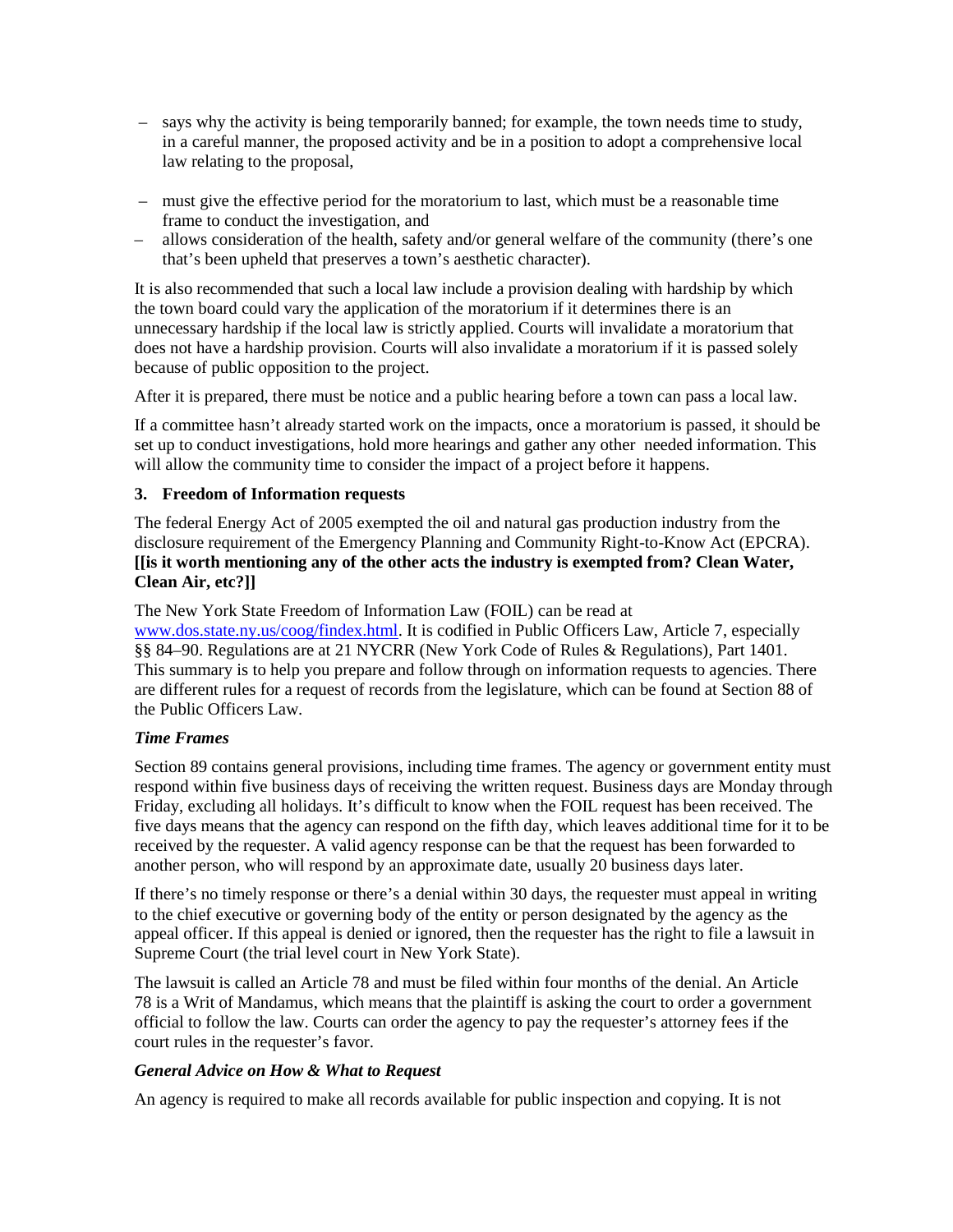required to prepare a document that doesn't already exist unless it's stored in an electronic medium, such as a computer, and can be generated using software that the agency already possesses on that system. If you want the document in electronic form, say so. Explicitly ask the agency to advise if it's withholding any files. If it is, ask for an itemization of materials withheld and why they're being withheld. Agencies are not required to give you an itemized list nor are they required to tell you the reason why a document is withheld, but they frequently will. This information makes an appeal much easier.

#### *Exemptions*

Section 87 of the Public Officers Law (POL) lists the exemptions to Freedom of Information requests. They include items of personal privacy, trade secrets, ongoing law enforcement investigations, etc. If the agency claims that the information sought is a trade secret or commercial information and its disclosure would cause substantial injury to the competitive position of the business, or there's another claim of exemption, there is then a procedure for challenging that claim. That procedure is at § 89(5)(b). The business whose information is being disclosed has the right to appeal or, if the agency agrees with the business, the requester has the right to appeal.

Sometimes an agency will have records from a business and the agency has agreed to a pledge of confidentiality. That information may still be accessible. See *Washington Post v. Insurance Department*, 61 NY 2d 557 (1984). A mere claim that the release of certain records would cause substantial injury to the competitive position of the subject is insufficient for an agency to deny a FOIL request. The party seeking exemption must present specific persuasive evidence that disclosure will cause it to suffer a competitive injury. It cannot rest merely on a speculation that disclosure might cause harm (*Markowitz v. Serio*, 11 NY 3d 43 (Court of Appeals, 2008)).

However, the state Freedom of Information Law (Public Officers law § 86(3)) applies to information that the state receives from permit holders. If, e.g., the DEC requires a permit applicant to disclose the chemicals used in fracking fluids, that permit applicant will have to disclose those *unless* it can prove that disclosure will cause it to suffer a competitive disadvantage. See *Markowitz v. Serio* (2008 NY Slip Opinion 5775 Court of Appeals, June 26, 2008).

#### **4. The Environmental Conservation Law (ECL)**

The ECL has penalty provisions for violating laws that include criminal penalties (i.e., time in jail as well as monetary fines) and civil penalties (i.e., money).

While some ECL prohibitions are supposed to be enforced by the DEC and some by the attorney general of New York, there are some that can be enforced by local district attorneys. For example, ECL § 71–3503 makes it a misdemeanor to "throw or deposit gas tar or refuse of a gas house or gas factory, offal, refuse or any other noxious, offensive, or poisonous substance into any public waters, or into any sewer or stream running or entering into such public waters."

Similarly ECL § 71–3501 states: "A person, who deposits, leaves or keeps, on or near a highway or route of public travel, either on the land or on the water, any noisome or unwholesome substance, or establishes, maintains or carries on, upon or near a public highway or route of public travel, either on the land or on the water, any business, trade or manufacture which is noisome or detrimental to public health, is guilty of a misdemeanor, punishable by a fine of not less than one hundred dollars, or by imprisonment not less than three nor more than six months, or both."

When people observe such violations, we can pressure district attorneys in those counties to file charges against this criminal conduct.

#### **5. Anticipatory Nuisance lawsuits**

Such suits allow local boards of health, under Article 13 of the NYS Public Health Law, to investigate activities that may be harmful to the public's health. They also have the power to order